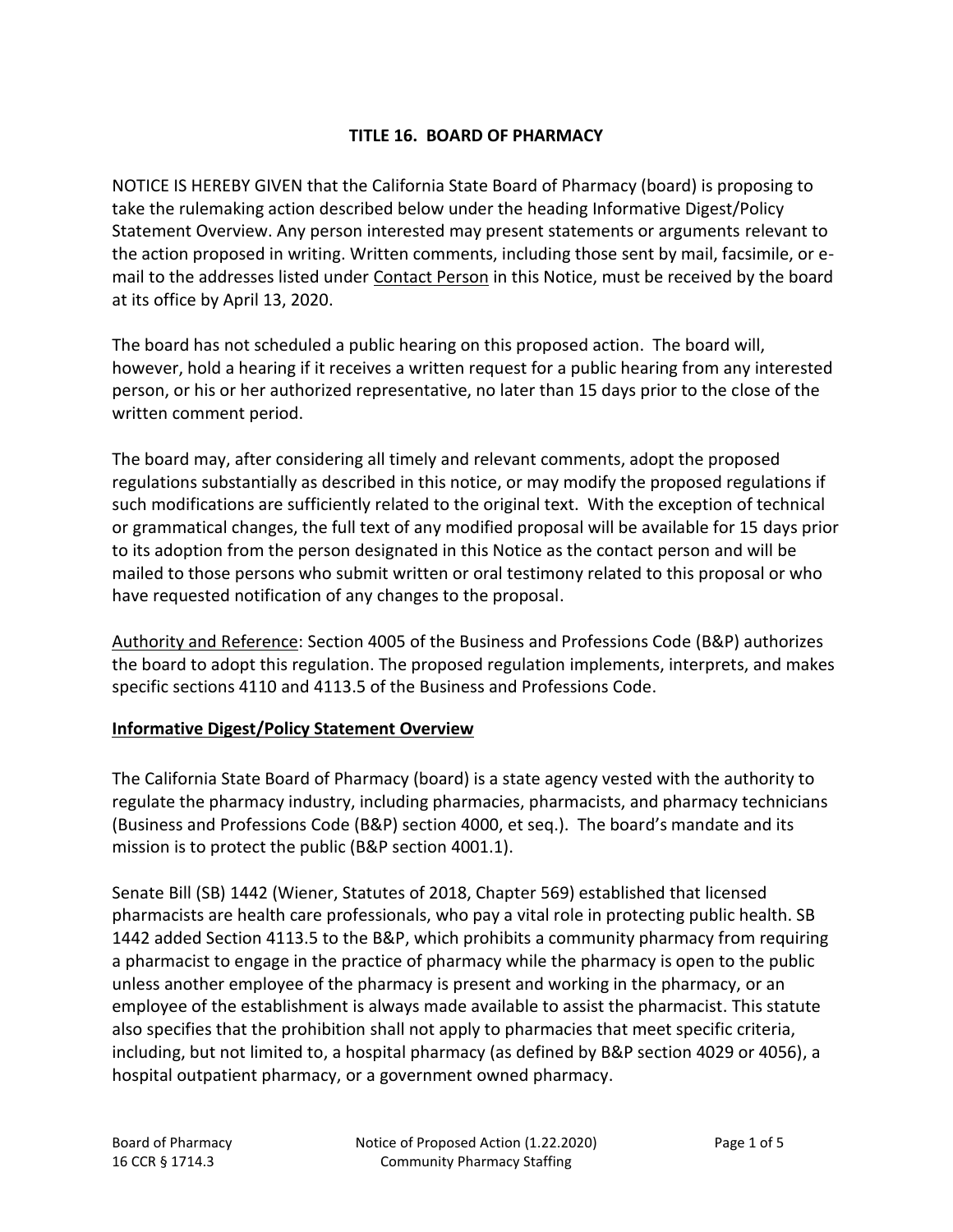This proposal will add section 1714.3 to Title 16 of the California Code of Regulations (CCR) to identify the requirements that the pharmacy must meet to comply with the statute, including identifying the name of the assigned person/people who shall be available to assist the pharmacist, ensure that the assigned person/people is/are able to perform the duties identified in 16 CCR section 1793.3, ensure that the assigned person/people qualifies/qualify to have access to controlled substances (i.e. a background check has been completed), and ensure that the person/people assigned is/are available to assist within a required amount of time following the request for assistance by the pharmacist. Additionally, sections 1714.3(b) and (c) identify the requirement for the pharmacy to develop and maintain policies and procedures that addresses the training of the assistant(s), the process for the pharmacist to request assistance, ensure that all impacted staff read and sign a copy of the policies and procedures, and maintain the policies and procedures within the pharmacy in a readily retrievable format.

# **Anticipated Benefits of the Proposed Regulations**

Protection of the public is the board's highest priority in exercising its licensing, regulatory and disciplinary functions. This regulatory proposal benefits the health and welfare of California residents, as well as, benefiting employee safety. The proposed regulation will ensure that the pharmacist is aware of the designated person assigned to assist them, should help be needed. This will ensure the pharmacist can provide more complete patient centered care, which will benefit the health and welfare of California residents. Additionally, this will improve employee safety by ensuring that the staff that are responsible for aiding the pharmacist are aware of the requirements and receive appropriate training for working within the pharmacy.

# **Consistency and Compatibility with Existing State Regulations**

During the process of developing these regulations and amendments, the board conducted a search of similar regulations on this topic and concluded that these regulations are neither inconsistent nor incompatible with existing state regulations.

## **Fiscal Impact and Related Estimates**

Fiscal Impact on Public Agencies Including Costs/Savings to State Agencies or Costs/Savings in Federal Funding to the State: The CA Department of Justice could see an increase in fingerprinting revenue should additional background checks be necessary. The board believes this possible increase in revenue to be minor.

Nondiscretionary Costs/Savings to Local Agencies: None Local Mandate: None

Cost to Any Local Agency or School District for Which Government Code Sections 17500 – 17630 Require Reimbursement: None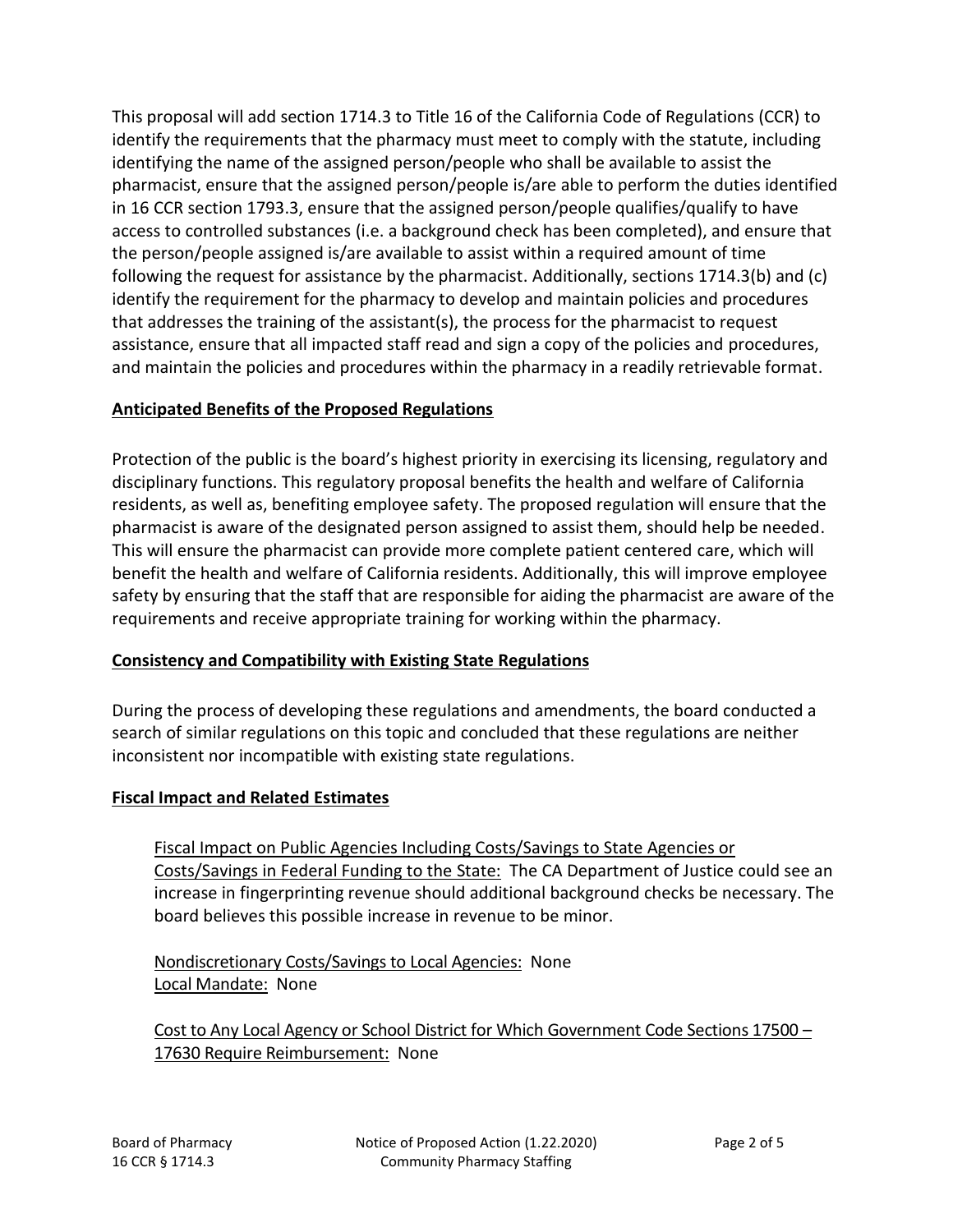#### Business Impact:

The board has made an initial determination that the proposed regulatory action would have no significant statewide adverse economic impact directly affecting business, including the ability of California businesses to compete with businesses in other states. This proposal does reinforce the requirement that the person designated to aid the pharmacist must qualify to have access to controlled substances (i.e. a background check has been completed). This requirement is established by Federal regulation (21 CFR 1301.76 and 1301.90 *et seq*.) and is current law. It is not establishing a new requirement. The pharmacy may need to have the person designated to aid the pharmacist complete a fingerprint background check, if one was not completed as part of the hiring process to work in the retail store. The current processing fees associated with Live Scan fingerprinting are \$32.00 for DOJ and \$17.00 for FBI, with some Live Scan agencies charging additional fees for "rolling" fingerprints and/or administrative processing. The board believes these costs to be minor. Additionally, the proposal establishes the requirement for policies and procedures that address specific criteria. Pharmacies are already required to have policies and procedures in place with respect to other areas of pharmacy practice. The additional policies and procedures can be incorporated into the pharmacies existing policies and procedures. These requirements will not have a significant statewide adverse economic impact on business, including the ability of California businesses to compete with businesses in other states.

## Cost Impact on Representative Private Person or Business:

The board estimates that there may be a minimal expense to the pharmacy for supply costs to develop the policies and procedures (i.e. paper) and the time it will take to write the policies and procedures and obtain staff signatures. The board estimates that the process should not take more than a few hours. Additionally, the pharmacy may need to have the person designated to aid the pharmacist complete a fingerprint background check, if one was not completed as part of the hiring process to work in the retail store. The current processing fees associated with Live Scan fingerprinting are \$32.00 for DOJ and \$17.00 for FBI, with some Live Scan agencies charging additional fees for "rolling" fingerprints and/or administrative processing. The board believes these costs to be minor. The board anticipates no costs to an individual.

## **Effect on Housing Costs: None**

## **Effect on Small Business**:

Board of Pharmacy Notice of Proposed Action (1.22.2020) Page 3 of 5 16 CCR § 1714.3 Community Pharmacy Staffing The board does not have nor does it maintain data to define if any of its licensees are a "small business" as defined in Government Code § 11342.610. However, the board has determined that the proposed regulation will not affect small businesses. While some community pharmacies may be considered a small business, B&P section 4113.5(b)(4) exempts a pharmacy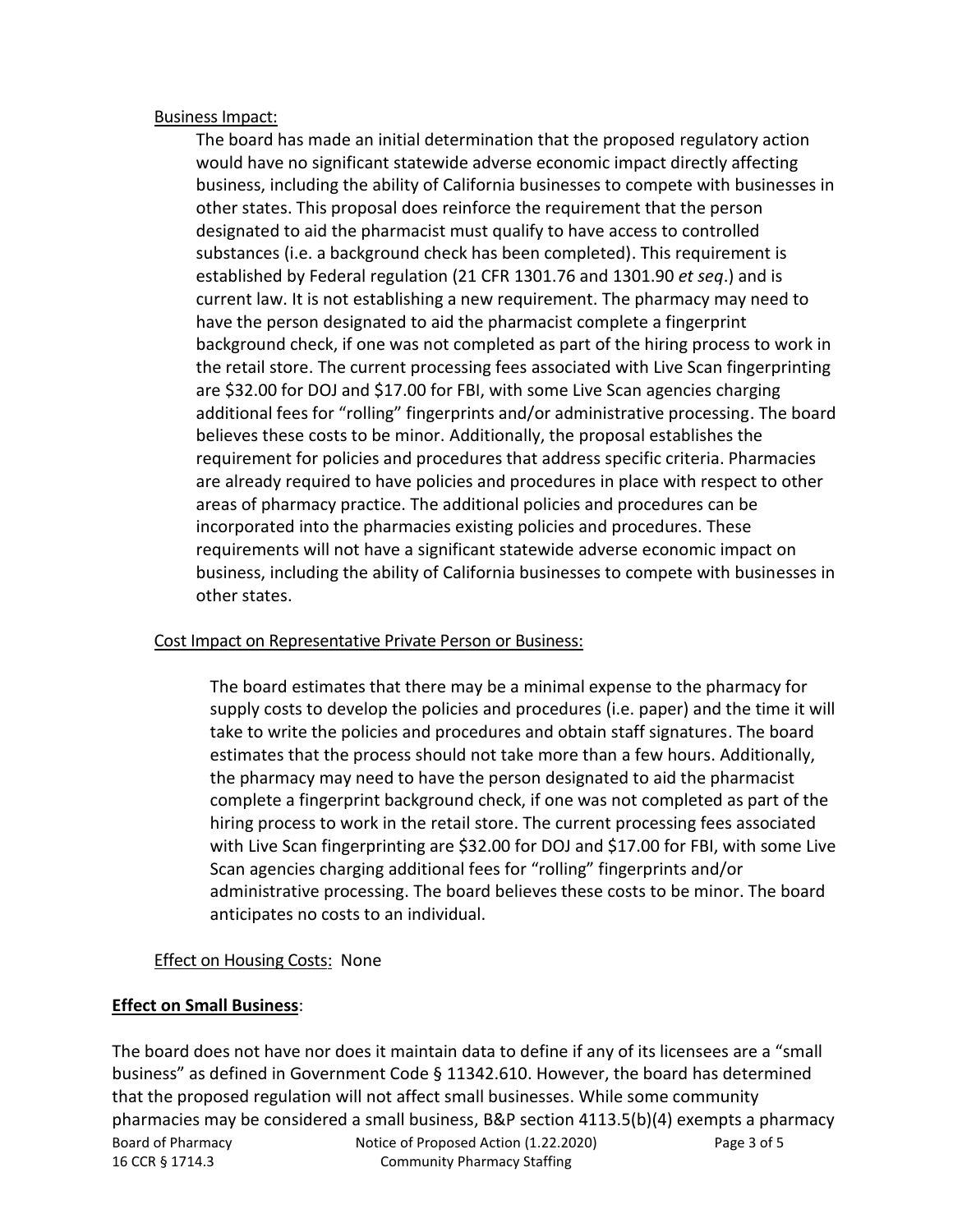owned by a person or persons who own fewer than four pharmacies in California, which would likely exempt a community pharmacy that is considered a small business.

Additionally, there are approximately 750 vendors statewide who provide fingerprinting services. There should be no initial or ongoing cost impact upon the vendors because they are already equipped to provide the service and any necessary fingerprinting will be minor and completed randomly.

## **Results of Economic Impact Assessment/Analysis**:

#### Impact on Jobs/New Businesses:

The board concludes that:

- (1) this proposal will not create jobs within California;
- (2) this proposal will not eliminate jobs within California;
- (3) this proposal will not create new businesses within California;
- (4) this proposal will not eliminate existing businesses within California;
- (5) this proposal will not expand businesses currently doing business in the State of California.

## Benefits of Regulation:

The board has determined that this regulatory proposal benefits the health and welfare of California residents and worker safety. This regulatory proposal benefits the health and welfare of California residents, as well as, benefiting employee safety. The proposed regulation will ensure that the pharmacist is aware of the designated person assigned to assist them, should help be needed. This will ensure the pharmacist can provide more complete patient centered care, which will benefit the health and welfare of California residents. Additionally, this will improve employee safety by ensuring that the staff that are responsible for aiding the pharmacist are aware of the requirements and receive appropriate training for working within the pharmacy. The proposed regulation will not impact the state's environment.

## **Consideration of Alternatives**

The board must determine that no reasonable alternative it considered to the regulation or that has otherwise been identified and brought to its attention would either be more effective in carrying out the purpose for which the action is proposed, would be as effective and less burdensome to affected private persons than the proposal described in this Notice, or would be more cost effective to affected private persons and equally effective in implementing the statutory policy or other provision of law.